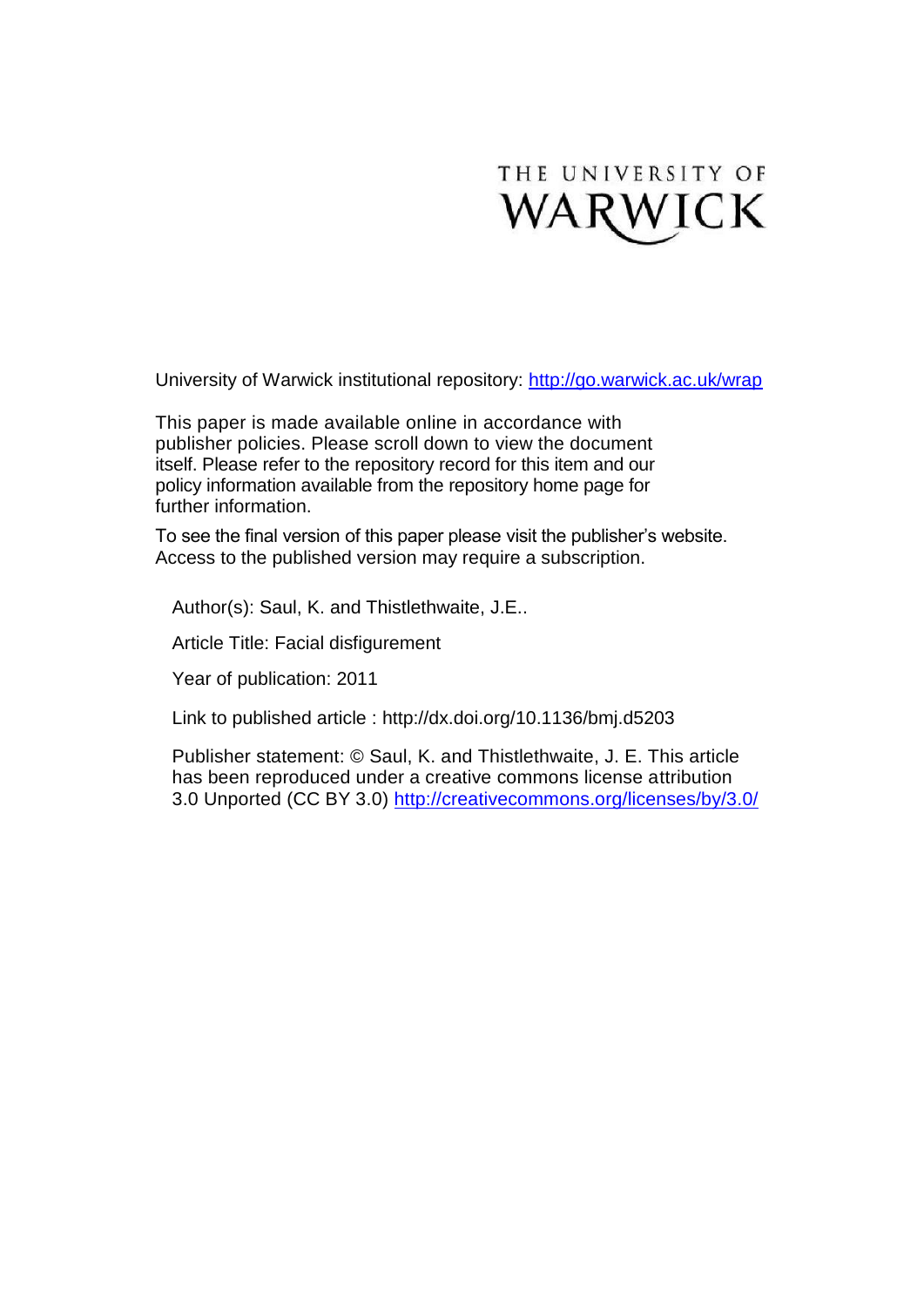BMJ 2011;343:d5203 doi: 10.1136/bmj.d5203 Page 1 of 2

# **PRACTICE**

## A PATIENT'S JOURNEY

## **Facial disfigurement**

Krysia Saul, who was severely disfigured by a dog attack at age 5, describes the process of coming to terms with her appearance and others' attitudes

## Krysia Saul *researcher* <sup>1</sup>, Jill E Thistlethwaite *professor <sup>2</sup>*

<sup>1</sup>Warwick Medical School, University of Warwick, Coventry CV4 7AL, UK; <sup>2</sup>University of Queensland, School of Medicine, Herston, Australia

This is one of a series of occasional articles by patients about their experiences that offer lessons to doctors. The BMJ welcomes contributions to the series. Please contact Peter Lapsley (plapsley@bmj.com) for guidance.

Essex, 1955, approaching my sixth birthday; dad had agreed to do some carpentry work in our landlady's house, so I accompanied him. While he worked I explored the grounds looking for chickens. No chickens, but an Alsatian dog, chained since a puppy to his kennel. On that day the dog broke free and attacked me. It tore the skin from my back, pierced a lung, and savaged my right cheek, leaving a ragged hole from my ear to the corner of my mouth through which my tongue and teeth were visible.

I was rushed to Mount Vernon Hospital, then one of the few specialist centres for reconstructive surgery. I was not expected to survive, and treatment focused on keeping me alive. Surgeons had no experience of this kind of trauma or of the surgical techniques required to reconstruct my face. Initially they patched my face with a skin graft from my leg so that my cheek looked like one of Dad's darned socks.

Later, when my face had grown to its adult size, a pedicle flap wastaken from my stomach and placed over the graft—a process that took several operations, each requiring a long stay in hospital. Journeys to the hospital by public transport seemed lengthy and arduous; my parents rarely visited because the travelling costs were so high. I read voraciously, acquiring the vocabulary of a much older child; my resilience is probably rooted in this phase of my life.

Most of the operations occurred throughout my time at junior school, when I must have looked like a patchwork doll. I became an object of curiosity and felt uncomfortable with others' attitudes towards my appearance. At a bus stop, two women remarked that I shouldn't be allowed out in public; another whispered that I should have been put down at birth. Outside a shop, a woman wearing dark glasses stared persistently, unaware that I could see her looking at me. Though hot with

embarrassment, I glared back. Nowadays I smile if someone stares; they usually smile back or look away. To those who continue to stare I laughingly offer a photograph to remember me by—which leaves them feeling uncomfortable, not me. Naughty, though!

To compensate for lost schooling, I spent the last years of my education at a boarding school, where I felt comfortable because no one paid any attention to my scar. But starting work marked the beginning of a deep self-consciousness. Travelling to London meant my using public transport, a journey I hated. On trains and buses I rushed to a window seat, so that my "good" side was visible to anyone sitting next to me. Some people stared behind their newspaper; others gazed with hostility as though I had done something to deserve my face. I read a book, did a crossword, pretended to be asleep, and hid beneath swathes of hair deliberately grown long—anything to avoid the public gaze.

People's experience of visible difference and of dealing with it varies widely. Initially, I sought to achieve the flawless face portrayed in contemporary romantic novels through surgery. The final operation, instigated by me, was not a success, largely because of my unrealistic expectations. I reluctantly concluded that nothing would fully restore my face, so I had better learn to live with it.

Psychosocial support was never offered as an option. My general practitioner knew nothing about skin camouflage products and had little time for my concerns about self image. He even commented that I should be grateful to be alive at all. Yet camouflage became an important coping strategy, helping me literally to face the world with confidence, to express my identity, underpinning more sustaining coping behaviours and resilience. In my experience general practitioners know little about camouflage but will refer patients with disfigurement for surgical intervention. Some regard self image as a more difficult problem to resolve than disfigurement, as though they were separate issues.

In mid-1960s in Britain cosmetics generally, and camouflage products specifically, were neither as fashionable nor as

Correspondence to: K Saul Krysia.saul@gmail.com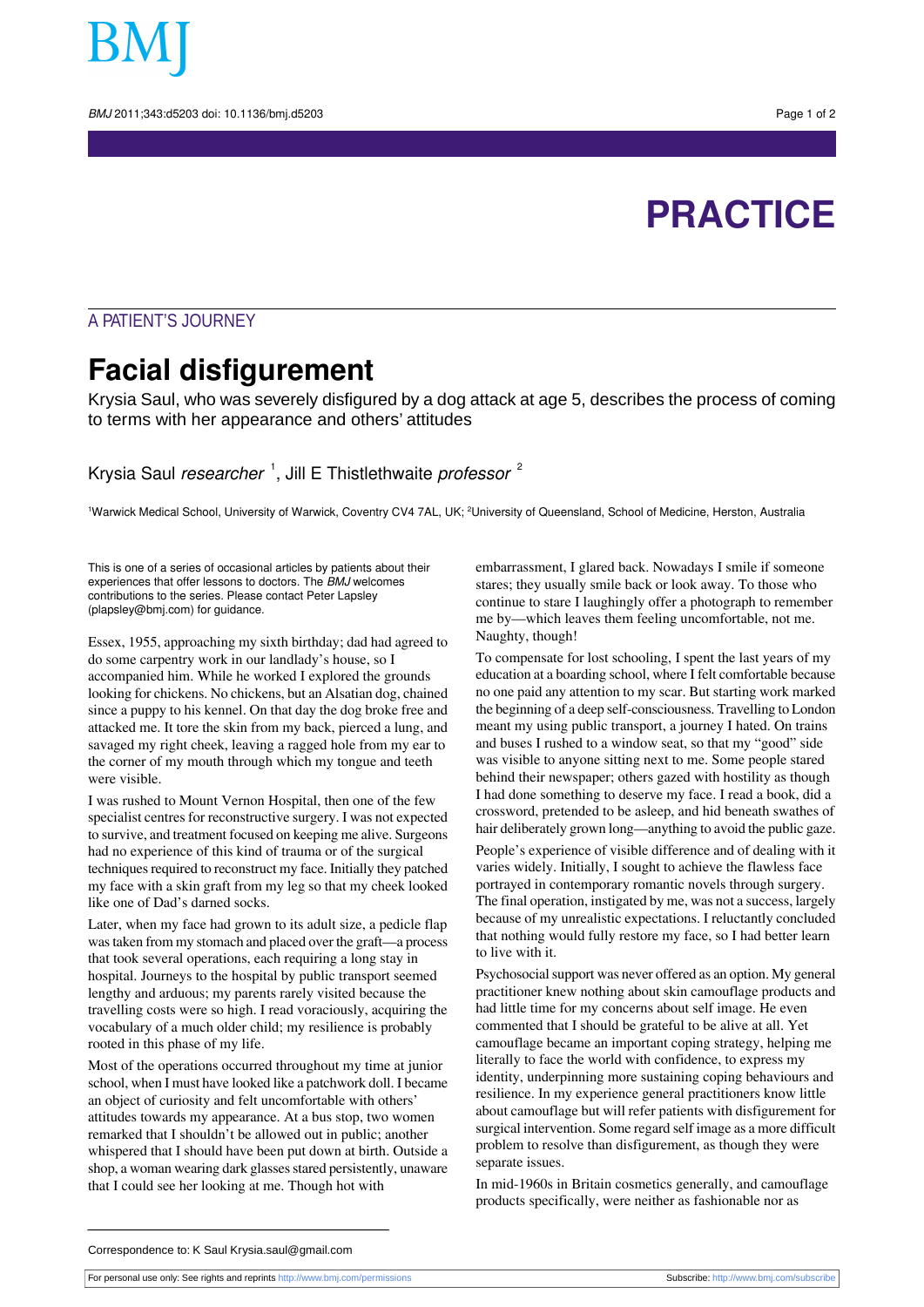accessible as in America. I researched the topic among the few beauty magazines available and wrote letters to "experts" and editors. I travelled to Scotland to visit Doreen Trust, who was born with a facial birthmark, and was the only person promoting camouflage makeup at that time. Camouflage products were not widely promoted, were expensive, and were available only by post from London. They came with little guidance, and early applications were frustrating, unpredictable, and time consuming. Dreadful colours, thick messy creams—facial Polyfilla. I cried for hours striving for the desired look. Today, several excellent brands are available on prescription and over the counter, and the British Association of Skin Camouflage provides training and support. Using camouflage routinely is a mixed blessing. Although it undoubtedly eased my transition from adolescent to adult in a society quickly becoming obsessed with facial perfection, successful application requires time, practice, and a good skin care regime. Users may become psychologically dependent on them but NHS-prescribed camouflage products are dermatologically tested and afford protection from the sun and harmful pollutants.

As a young adult I was anxious that my make-up would wear off, and I avoided social activitiesinvolving water, even though camouflage is waterproof when correctly applied. The prospect of sleeping with a guy raised concerns about the "big reveal." At what point in a relationship did one confessto looking worse without make-up, and how was I to "face up" the following morning? I slept with my make-up on and rose early to cleanse and reapply my face—which meant keeping my "kit" close by or ensuring that "sleeping" took place in my house. Intimacy and relationships pose substantial challenges for people with visible difference; especially if (as in the case of a former boyfriend) one's partner is obsessed with perfection. Nothing about me pleased him: my legs were too fat, my bust too small, and of course that scar was such an embarrassment. Worse, he wanted a naturally perfect face, free of blemish and artifice!

Some people are extraordinarily blunt and don't mince their words. Curiosity about my scar is understandable, but I bristle when asked, "What's wrong with your face?" That word "wrong" incenses me. There is nothing "wrong" with my face, although it is different. I tend to respond by playing dumb: "I give up, what is wrong with my face?" "What happened to your face?" comes a close second, though I also tell a nice story about the time I was tracking crocodiles on the Limpopo . . .

Healthcare professionals can also be insensitive. Comments like, "What an interesting scar," and, "What have you been up to then?" seem remarkably imperceptive to me. A psychologist suggested that, "People would soon get used to yourscar without camouflage," unaware that it's not other people's feelings I'm concerned about. Healthcare professionals sometimes trivialise concerns that are related to appearance and approaching a general practitioner may require some mental preparation. Although disfigured, I am not ill, and I do not regard myself as a patient, but when visiting my general practitioner about skin problems even I feel compelled to legitimise the consultation through illness—as if mental wellbeing were less important.

Few general practices display leaflets on appearance-associated ailments, voluntary groups, or psychosocial support, although some refer patients for counselling. However I doubt they refer patients to organisations like Changing Faces, a charity specifically established to support people with visible difference regardless of cause or condition. Recently treated for breast cancer, I was surprised how little attention was paid to the potential distress patients might experience from an altered appearance resulting from aggressive treatments. Nurses, attempting to make light of the side effects of treatment, can appear to be dismissive of anxieties about self-image that will vary with the individual. Patients investing heavily in their self-image might benefit from psychosocial support and camouflage.

Camouflage also helped me focus on more absorbing aspects of life such as marriage and academia. I came late to both. My husband, Norman, imbued me with emotional well-being and self-worth and academia with intellectual self belief. I would rush through my morning regime in order to finish that essay, write that paper, study for exams. Naturally, I would prefer to have no scar. But camouflage serves as a useful prop, part of my armoury against society's unseemly battle with youth and perfection without resorting to surgery, which can never restore me to "normal." It helps me portray externally the "me" that lives inside.

Competing interests: All authors have completed the ICMJE uniform disclosure form at [www.icmje.org/coi\\_disclosure.pdf](http://www.icmje.org/coi_disclosure.pdf) (available on request from the corresponding author) and declare: no support from any organisation for the submitted work; no financial relationships with any organisations that might have an interest in the submitted work in the previous three years, no other relationships or activities that could appear to have influenced the submitted work.

Provenance and peer review: Not commissioned, not externally peer-reviewed.

**Accepted:** 21 July 2011

Cite this as: BMJ 2011;343:d5203 © BMJ Publishing Group Ltd 2011